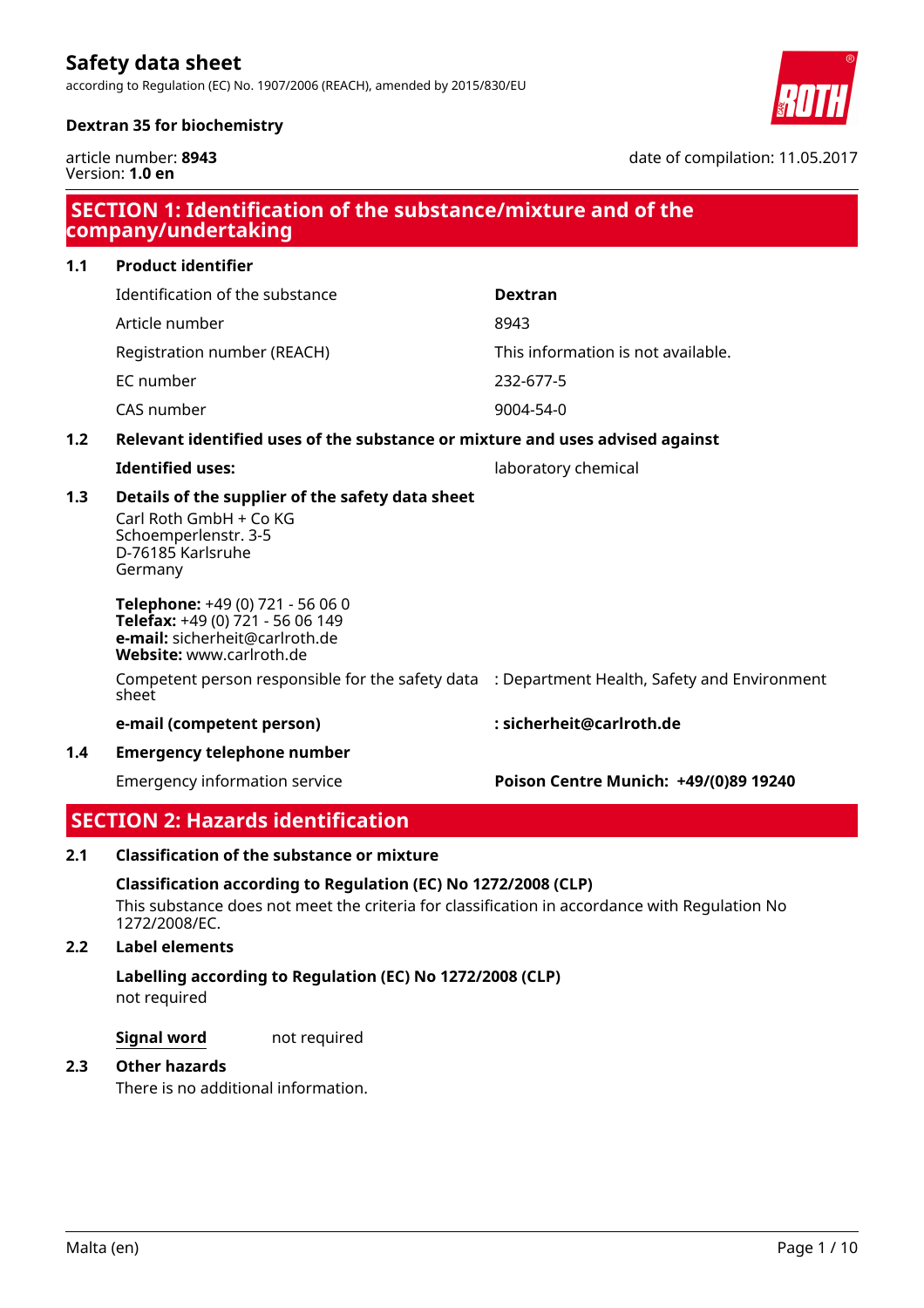according to Regulation (EC) No. 1907/2006 (REACH), amended by 2015/830/EU



# **Dextran 35 for biochemistry**

article number: **8943**

# **SECTION 3: Composition/information on ingredients**

| 3.1 | <b>Substances</b> |                                              |
|-----|-------------------|----------------------------------------------|
|     | Name of substance | Dextran                                      |
|     | EC number         | 232-677-5                                    |
|     | CAS number        | 9004-54-0                                    |
|     | Molecular formula | $(C_6H_{10}O_5)n$                            |
|     | Molar mass        | 30.000 - 40.000 $\frac{9}{1}$ <sub>mol</sub> |

# **SECTION 4: First aid measures**

## **4.1 Description of first aid measures**



#### **General notes**

Take off contaminated clothing.

#### **Following inhalation**

Provide fresh air. In all cases of doubt, or when symptoms persist, seek medical advice.

#### **Following skin contact**

Rinse skin with water/shower.

## **Following eye contact**

Rinse cautiously with water for several minutes. In all cases of doubt, or when symptoms persist, seek medical advice.

#### **Following ingestion**

Rinse mouth. Call a doctor if you feel unwell.

## Irritant effects **4.2 Most important symptoms and effects, both acute and delayed**

# none **4.3 Indication of any immediate medical attention and special treatment needed**

# **SECTION 5: Firefighting measures**

## **5.1 Extinguishing media**

## **Suitable extinguishing media**

Co-ordinate fire-fighting measures to the fire surroundings water spray, foam, dry extinguishing powder, carbon dioxide (CO2)

# **Unsuitable extinguishing media**

water jet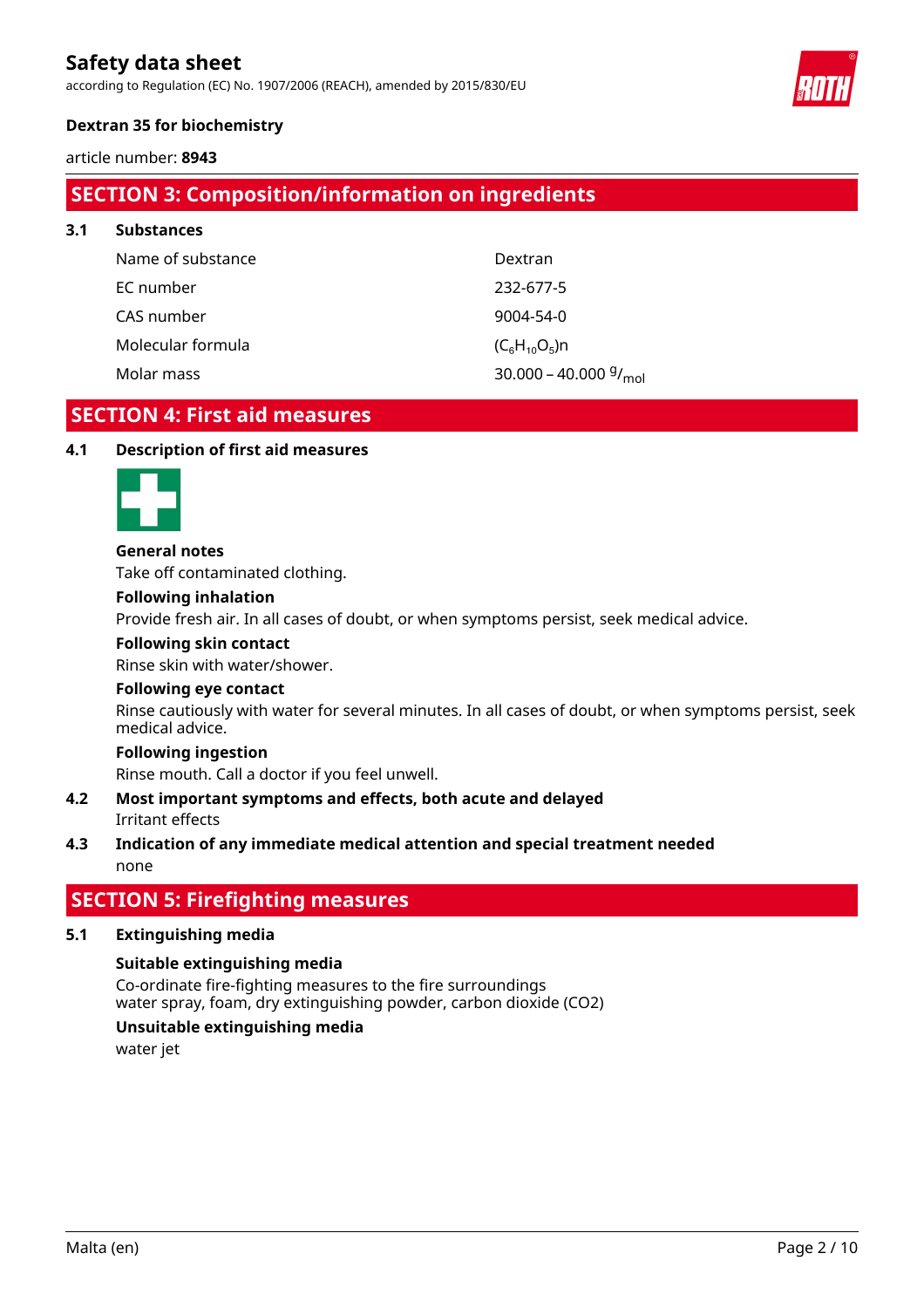according to Regulation (EC) No. 1907/2006 (REACH), amended by 2015/830/EU



# **Dextran 35 for biochemistry**

article number: **8943**

Combustible. **5.2 Special hazards arising from the substance or mixture**

# **Hazardous combustion products**

In case of fire may be liberated: carbon monoxide (CO), carbon dioxide (CO2)

# **5.3 Advice for firefighters**

Fight fire with normal precautions from a reasonable distance. Wear self-contained breathing apparatus.

# **SECTION 6: Accidental release measures**

- **6.1 Personal precautions, protective equipment and emergency procedures**
	- Do not breathe dust. **For non-emergency personnel**
- Keep away from drains, surface and ground water. **6.2 Environmental precautions**
- **6.3 Methods and material for containment and cleaning up**

**Advices on how to contain a spill**

Covering of drains.

Take up mechanically. **Advices on how to clean up a spill**

Place in appropriate containers for disposal. **Other information relating to spills and releases**

Hazardous combustion products: see section 5. Personal protective equipment: see section 8. Incompatible materials: see section 10. Disposal considerations: see section 13. **6.4 Reference to other sections**

# **SECTION 7: Handling and storage**

Avoid dust formation. **7.1 Precautions for safe handling**

Wash hands before breaks and after work. **Advice on general occupational hygiene**

Keep container tightly closed. Store in a dry place. **7.2 Conditions for safe storage, including any incompatibilities**

**Incompatible substances or mixtures**

Observe hints for combined storage.

# **Consideration of other advice**

**• Ventilation requirements**

Use local and general ventilation.

## **• Specific designs for storage rooms or vessels**

Recommended storage temperature: 15 – 25 °C.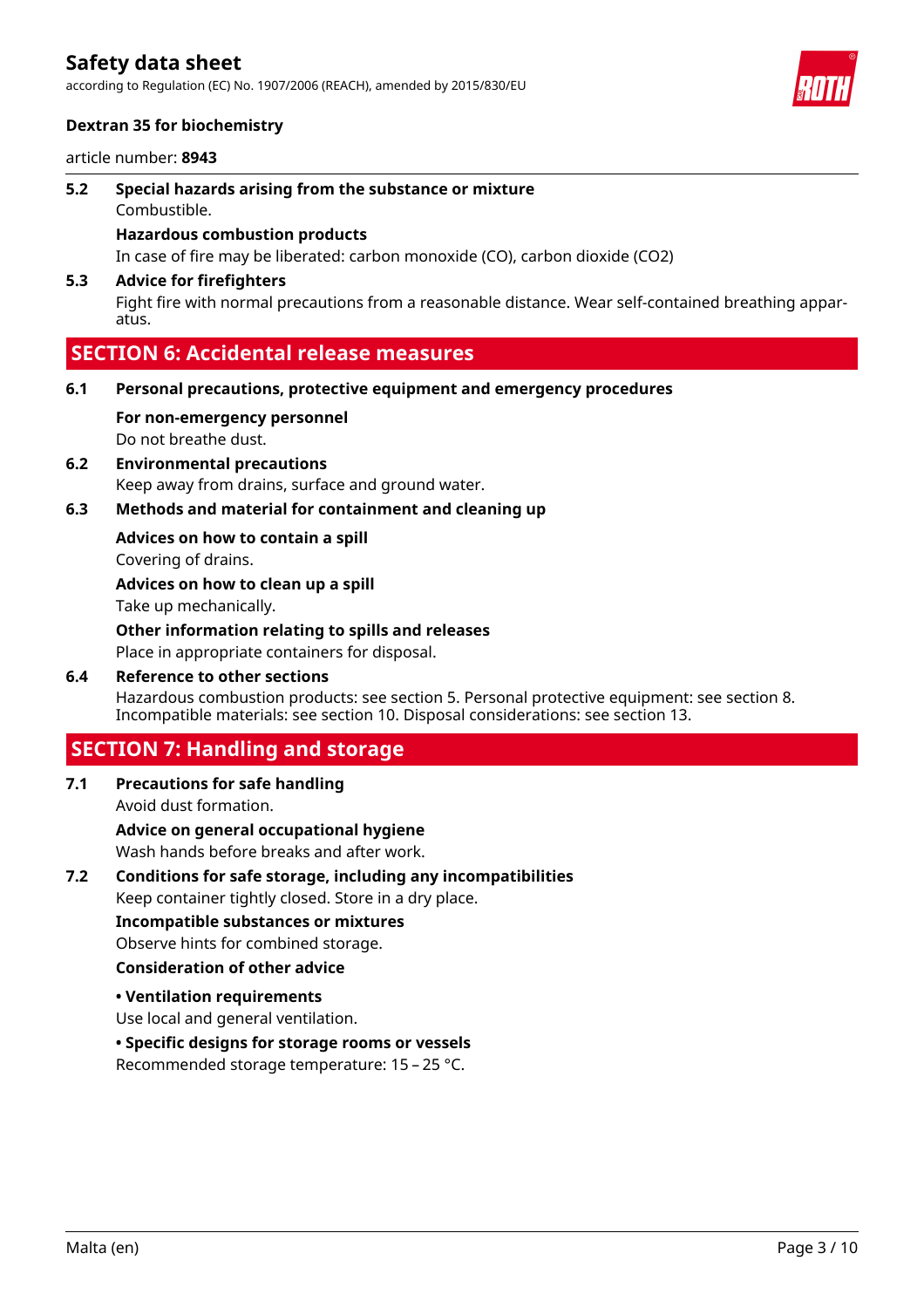according to Regulation (EC) No. 1907/2006 (REACH), amended by 2015/830/EU



# **Dextran 35 for biochemistry**

article number: **8943**

## No information available. **7.3 Specific end use(s)**

# **SECTION 8: Exposure controls/personal protection**

# **8.1 Control parameters**

# **National limit values**

Data are not available. **Occupational exposure limit values (Workplace Exposure Limits)**

# **8.2 Exposure controls**

**Individual protection measures (personal protective equipment)**



# **Eye/face protection**

Use safety goggle with side protection.

#### **Skin protection**

## **• hand protection**

Wear suitable gloves. Chemical protection gloves are suitable, which are tested according to EN 374.

#### **• type of material**

NBR (Nitrile rubber)

## **• material thickness**

>0,11 mm

## **• breakthrough times of the glove material**

>480 minutes (permeation: level 6)

## **• other protection measures**

Take recovery periods for skin regeneration. Preventive skin protection (barrier creams/ointments) is recommended.

## **Respiratory protection**

Respiratory protection necessary at: Dust formation. Particulate filter device (EN 143). P1 (filters at least 80 % of airborne particles, colour code: White).

## **Environmental exposure controls**

Keep away from drains, surface and ground water.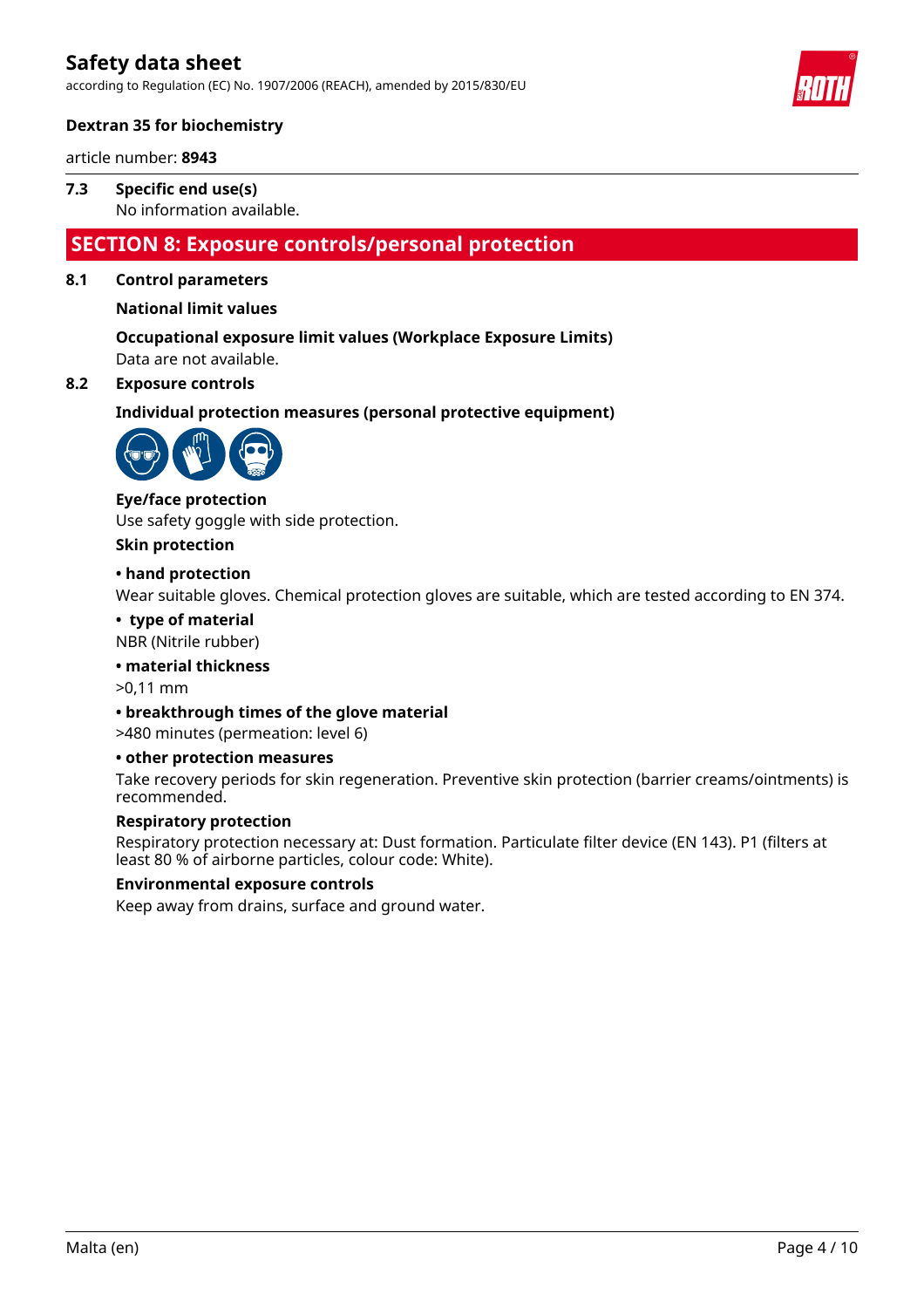according to Regulation (EC) No. 1907/2006 (REACH), amended by 2015/830/EU



# **Dextran 35 for biochemistry**

article number: **8943**

# **SECTION 9: Physical and chemical properties**

# **9.1 Information on basic physical and chemical properties**

| <b>Appearance</b>                             |                     |
|-----------------------------------------------|---------------------|
| Physical state                                | solid (powder)      |
| Colour                                        | white - cream       |
| Odour                                         | odourless           |
| Odour threshold                               | No data available   |
| <b>Other physical and chemical parameters</b> |                     |
| pH (value)                                    | $4 - 7(1009/1, 20°$ |
| Melting point/freezing point                  | not determined      |
| Initial boiling point and boiling range       | This information    |
| Flash point                                   | not applicable      |
| Evaporation rate                              | no data available   |
| Flammability (solid, gas)                     | This information    |
| <b>Explosive limits</b>                       |                     |
| · lower explosion limit (LEL)                 | this information i  |
| • upper explosion limit (UEL)                 | this information i  |
| Explosion limits of dust clouds               | these information   |
| Vapour pressure                               | This information    |
| Density                                       | This information    |
| Vapour density                                | This information    |
| Relative density                              | Information on th   |
| Solubility(ies)                               |                     |
| Water solubility                              | soluble             |
| Partition coefficient                         |                     |
| n-octanol/water (log KOW)                     | This information    |
| Auto-ignition temperature                     | Information on th   |
| Decomposition temperature                     | no data available   |
| Viscosity                                     | not relevant (soli  |
| <b>Explosive properties</b>                   | Shall not be class  |
| Oxidising properties                          | none                |
|                                               |                     |

 $20^{\circ}$ C) on is not available. on is not available

 $\mathsf{on}$  is not available  $\mathfrak m$  is not available tion are not available on is not available. on is not available. on is not available. n this property is not available.

on is not available. n this property is not available. olid matter) assified as explosive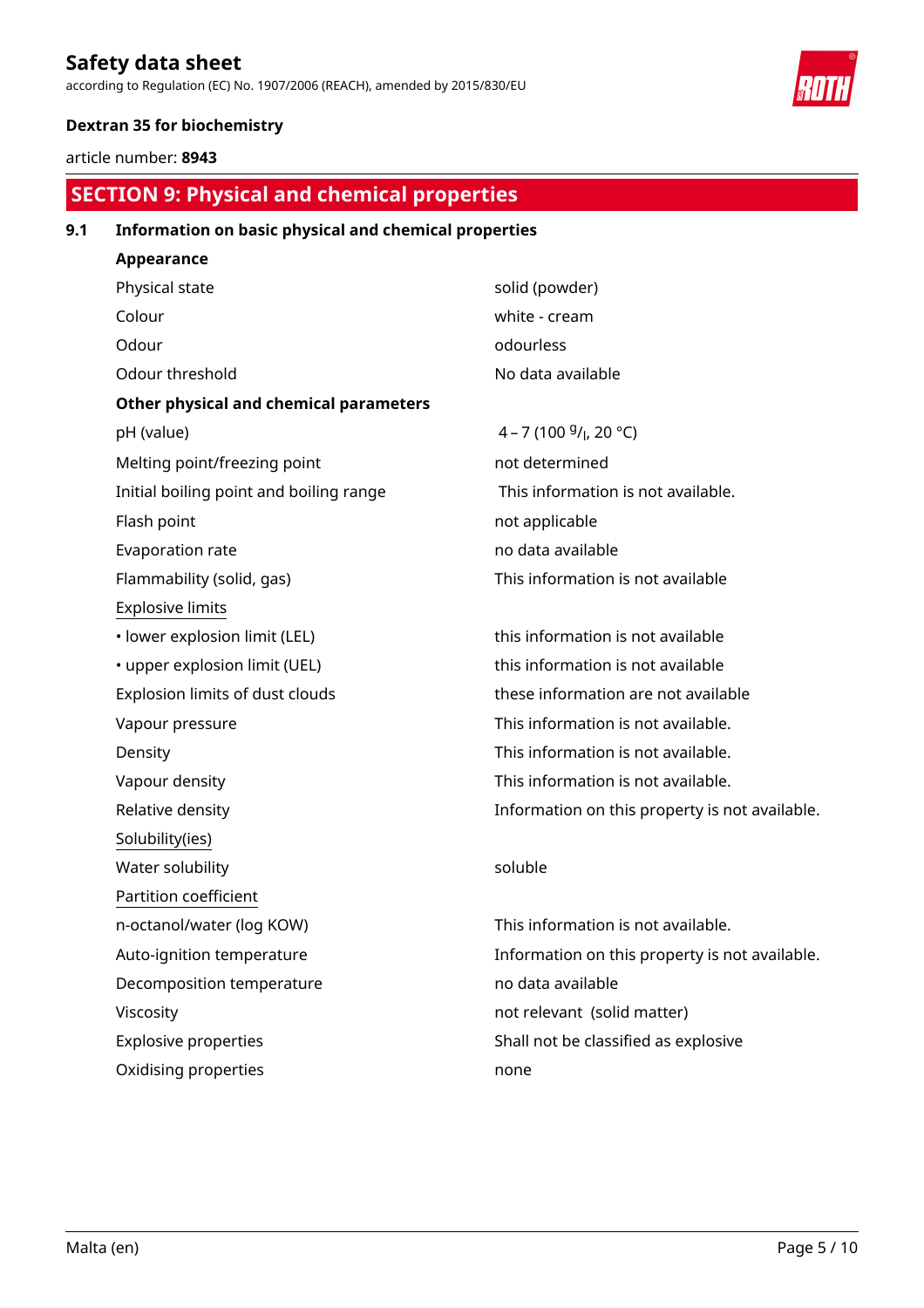according to Regulation (EC) No. 1907/2006 (REACH), amended by 2015/830/EU



# **Dextran 35 for biochemistry**

article number: **8943**

# **9.2 Other information**

There is no additional information.

# **SECTION 10: Stability and reactivity**

# **10.1 Reactivity**

Dust explosibility.

# The material is stable under normal ambient and anticipated storage and handling conditions of temperature and pressure. **10.2 Chemical stability**

Violent reaction with: Strong oxidiser **10.3 Possibility of hazardous reactions**

# **10.4 Conditions to avoid**

There are no specific conditions known which have to be avoided.

# **10.5 Incompatible materials**

There is no additional information.

# **10.6 Hazardous decomposition products**

Hazardous combustion products: see section 5.

# **SECTION 11: Toxicological information**

## **11.1 Information on toxicological effects**

# **Acute toxicity**

Shall not be classified as acutely toxic.

| <b>Exposure route</b> | Endpoint <b>b</b> | Value                  | <b>Species</b> ' | Source        |
|-----------------------|-------------------|------------------------|------------------|---------------|
| oral                  | ∟D50              | $>3.000 \frac{mg}{kg}$ | rat              | <b>TOXNET</b> |

# **Skin corrosion/irritation**

Shall not be classified as corrosive/irritant to skin.

## **Serious eye damage/eye irritation**

Shall not be classified as seriously damaging to the eye or eye irritant.

## **Respiratory or skin sensitisation**

Shall not be classified as a respiratory or skin sensitiser.

## **Summary of evaluation of the CMR properties**

Shall not be classified as germ cell mutagenic, carcinogenic nor as a reproductive toxicant

# **• Specific target organ toxicity - single exposure**

Shall not be classified as a specific target organ toxicant (single exposure).

## **• Specific target organ toxicity - repeated exposure**

Shall not be classified as a specific target organ toxicant (repeated exposure).

## **Aspiration hazard**

Shall not be classified as presenting an aspiration hazard.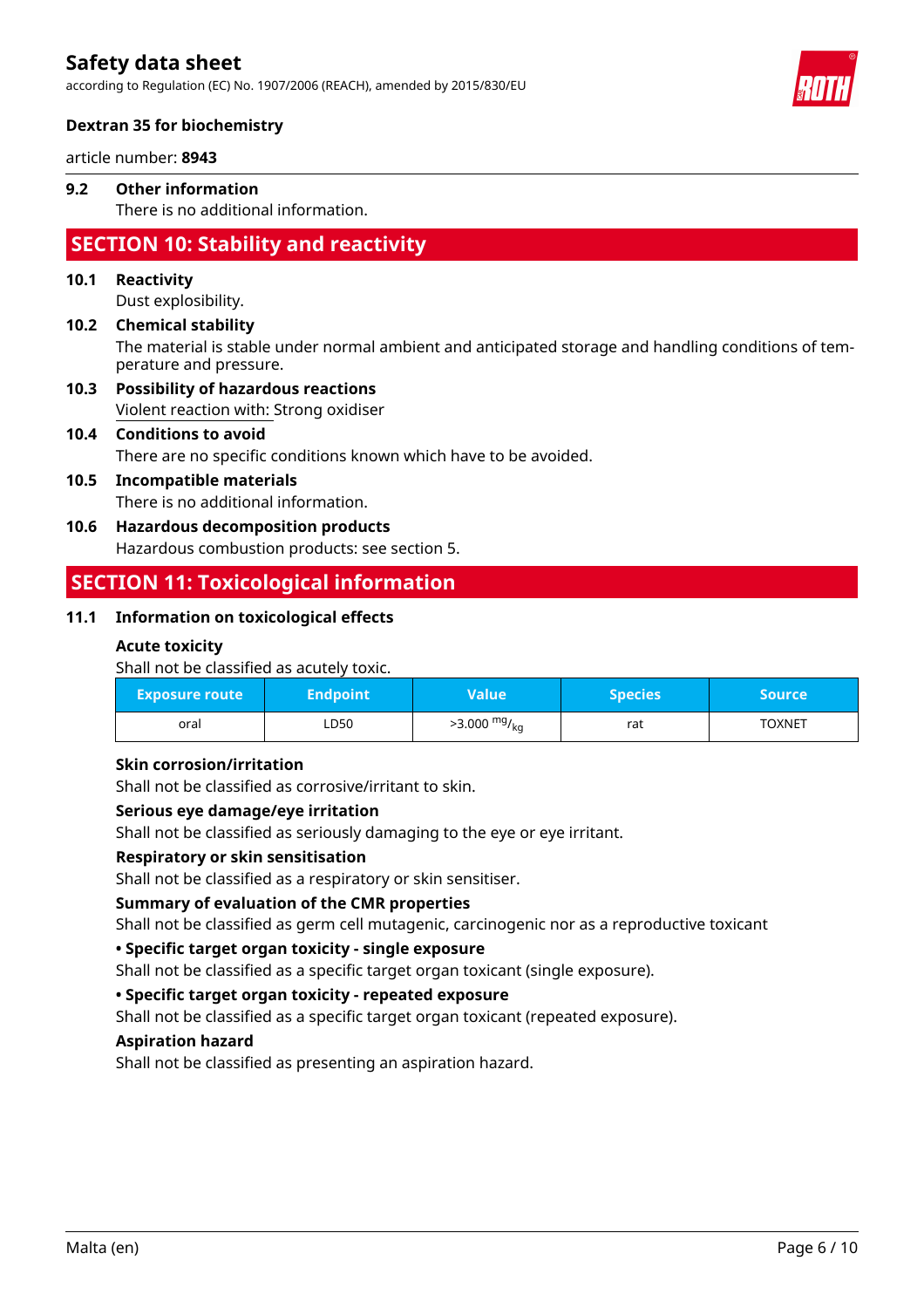according to Regulation (EC) No. 1907/2006 (REACH), amended by 2015/830/EU



# **Dextran 35 for biochemistry**

article number: **8943**

# **Symptoms related to the physical, chemical and toxicological characteristics**

#### **• If swallowed**

data are not available

#### **• If in eyes**

data are not available

## **• If inhaled**

Inhalation of dust may cause irritation of the respiratory system

#### **• If on skin**

Frequently or prolonged contact with skin may cause dermal irritation

#### **Other information**

None

# **SECTION 12: Ecological information**

# **12.1 Toxicity**

acc. to 1272/2008/EC: Shall not be classified as hazardous to the aquatic environment.

- Theoretical Oxygen Demand: Theoretical Carbon Dioxide: **12.2 Process of degradability**
- Data are not available. **12.3 Bioaccumulative potential**
- Data are not available. **12.4 Mobility in soil**
- Data are not available. **12.5 Results of PBT and vPvB assessment**
- Data are not available. **12.6 Other adverse effects**

# **SECTION 13: Disposal considerations**

## **13.1 Waste treatment methods**

Consult the appropriate local waste disposal expert about waste disposal.

# **Sewage disposal-relevant information**

Do not empty into drains.

## **13.2 Relevant provisions relating to waste**

The allocation of waste identity numbers/waste descriptions must be carried out according to the EEC, specific to the industry and process.

#### **13.3 Remarks**

Waste shall be separated into the categories that can be handled separately by the local or national waste management facilities. Please consider the relevant national or regional provisions.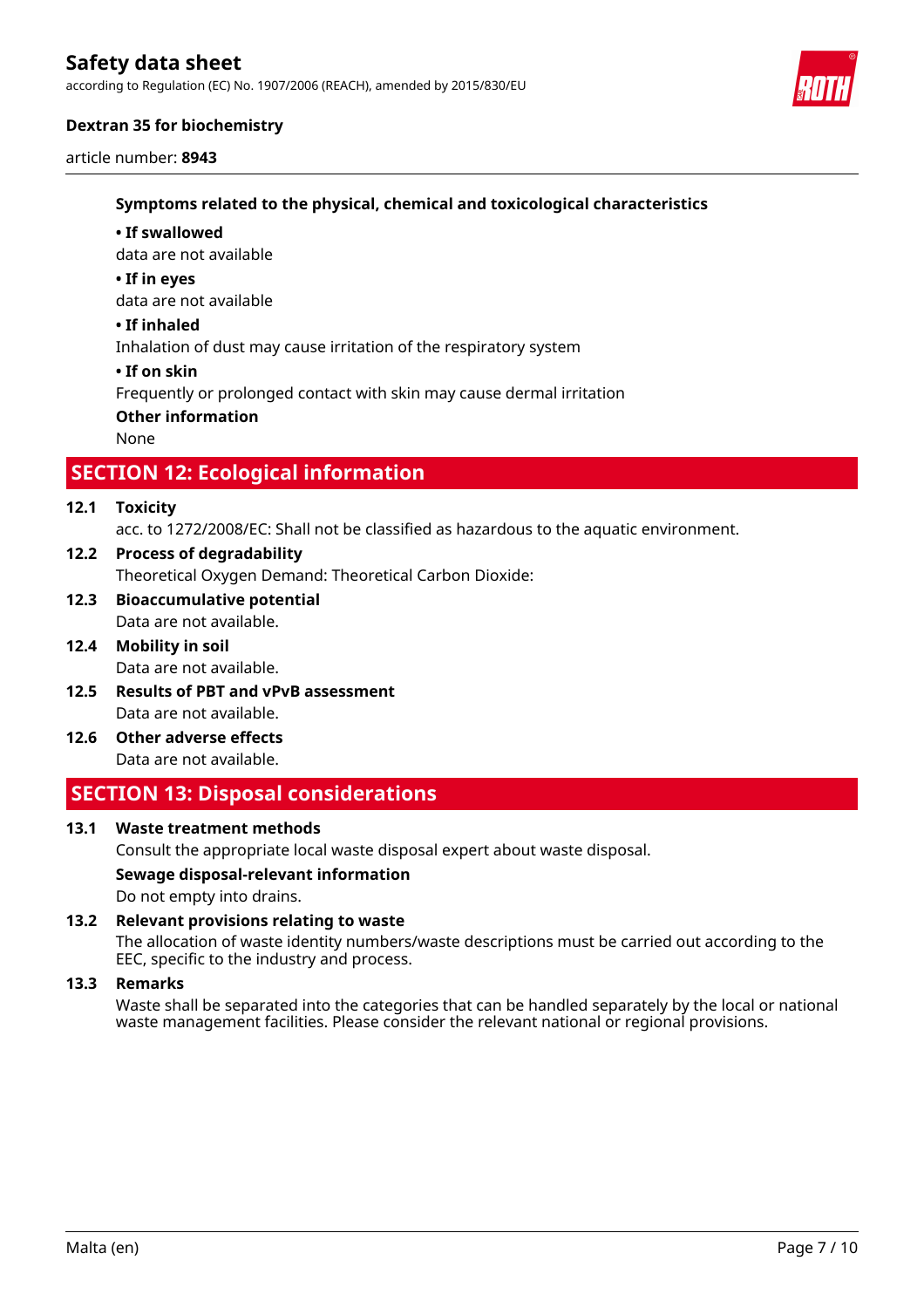according to Regulation (EC) No. 1907/2006 (REACH), amended by 2015/830/EU



# **Dextran 35 for biochemistry**

article number: **8943**

|      | <b>SECTION 14: Transport information</b>                                                                                                                |                                                                                   |  |
|------|---------------------------------------------------------------------------------------------------------------------------------------------------------|-----------------------------------------------------------------------------------|--|
| 14.1 | UN number                                                                                                                                               | (not subject to transport regulations)                                            |  |
| 14.2 | UN proper shipping name                                                                                                                                 | not relevant                                                                      |  |
| 14.3 | Transport hazard class(es)                                                                                                                              | not relevant                                                                      |  |
|      | Class                                                                                                                                                   |                                                                                   |  |
| 14.4 | Packing group                                                                                                                                           | not relevant                                                                      |  |
| 14.5 | Environmental hazards                                                                                                                                   | none (non-environmentally hazardous acc. to the danger-<br>ous goods regulations) |  |
| 14.6 | <b>Special precautions for user</b><br>There is no additional information.                                                                              |                                                                                   |  |
| 14.7 | Transport in bulk according to Annex II of MARPOL and the IBC Code<br>The cargo is not intended to be carried in bulk.                                  |                                                                                   |  |
| 14.8 | <b>Information for each of the UN Model Regulations</b>                                                                                                 |                                                                                   |  |
|      | • Transport of dangerous goods by road, rail and inland waterway (ADR/RID/ADN)<br>Not subject to ADR, RID and ADN.                                      |                                                                                   |  |
|      | • International Maritime Dangerous Goods Code (IMDG)<br>Not subject to IMDG.                                                                            |                                                                                   |  |
|      | • International Civil Aviation Organization (ICAO-IATA/DGR)<br>Not subject to ICAO-IATA.                                                                |                                                                                   |  |
|      | <b>SECTION 15: Regulatory information</b>                                                                                                               |                                                                                   |  |
| 15.1 | Safety, health and environmental regulations/legislation specific for the substance or mixture<br><b>Relevant provisions of the European Union (EU)</b> |                                                                                   |  |

Not listed. **• Regulation 649/2012/EU concerning the export and import of hazardous chemicals (PIC)**

Not listed. **• Regulation 1005/2009/EC on substances that deplete the ozone layer (ODS)**

**• Regulation 850/2004/EC on persistent organic pollutants (POP)**

Not listed.

**• Restrictions according to REACH, Annex XVII**

not listed

not listed **• List of substances subject to authorisation (REACH, Annex XIV)**

#### **• Seveso Directive**

| 2012/18/EU (Seveso III) |                                       |                                                                                                 |              |
|-------------------------|---------------------------------------|-------------------------------------------------------------------------------------------------|--------------|
| <b>No</b>               | Dangerous substance/hazard categories | Qualifying quantity (tonnes) for the ap-<br>plication of lower and upper-tier re-<br>quirements | <b>Notes</b> |
|                         | not assigned                          |                                                                                                 |              |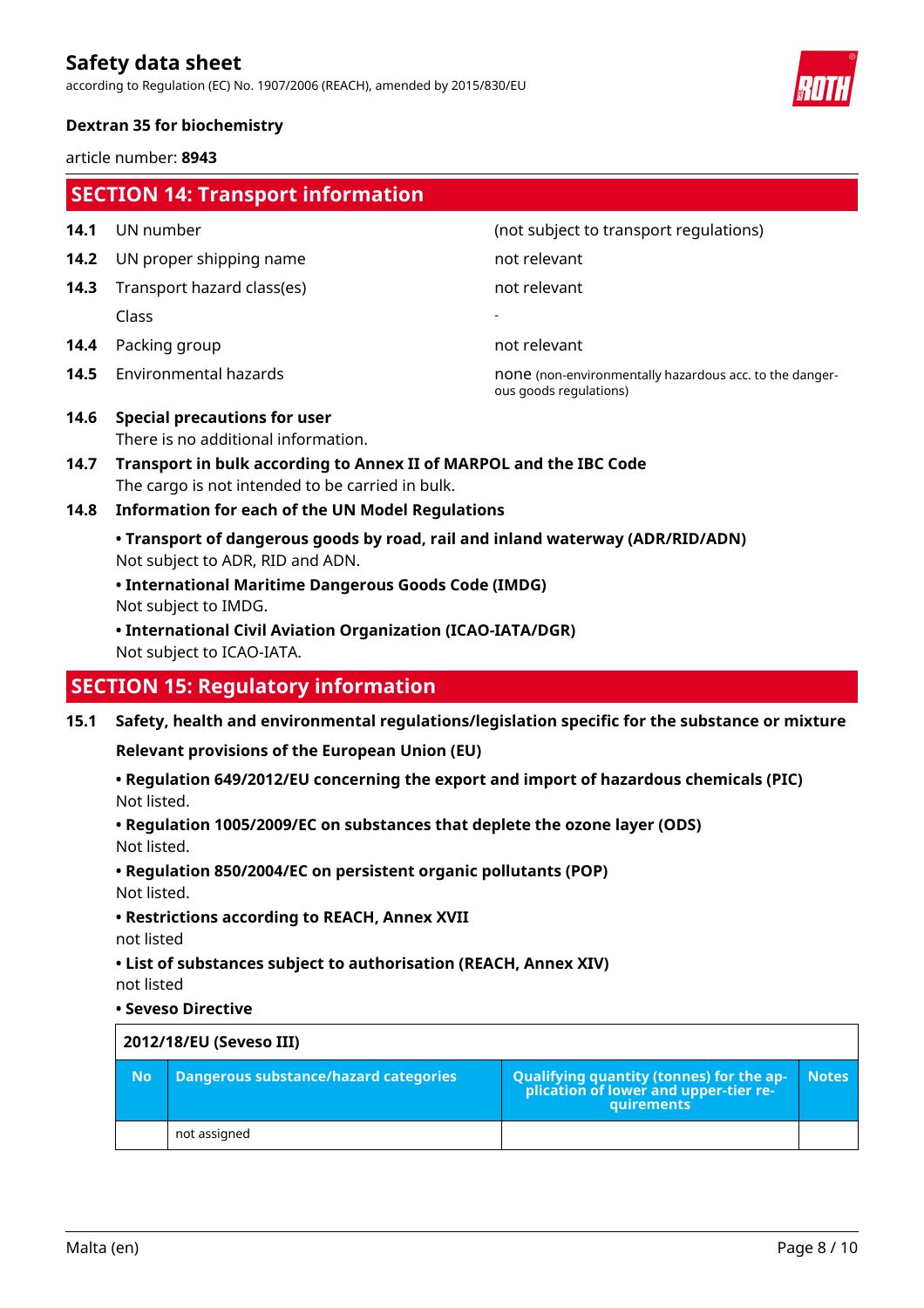according to Regulation (EC) No. 1907/2006 (REACH), amended by 2015/830/EU



# **Dextran 35 for biochemistry**

#### article number: **8943**

**Directive 2011/65/EU on the restriction of the use of certain hazardous substances in electrical and electronic equipment (RoHS) - Annex II**

not listed

#### **Regulation 166/2006/EC concerning the establishment of a European Pollutant Release and Transfer Register (PRTR)**

not listed

#### **Directive 2000/60/EC establishing a framework for Community action in the field of water policy (WFD)**

not listed

# **National inventories**

Substance is listed in the following national inventories:

- EINECS/ELINCS/NLP (Europe)
- DSL/NDSL (Canada)
- Toxic Substance Control Act (TSCA)

# **15.2 Chemical Safety Assessment**

No Chemical Safety Assessment has been carried out for this substance.

# **SECTION 16: Other information**

#### **Abbreviations and acronyms**

| Abbr.           | <b>Descriptions of used abbreviations</b>                                                                                                                                                                                     |
|-----------------|-------------------------------------------------------------------------------------------------------------------------------------------------------------------------------------------------------------------------------|
| <b>ADN</b>      | Accord européen relatif au transport international des marchandises dangereuses par voies de navigation<br>intérieures (European Agreement concerning the International Carriage of Dangerous Goods by Inland Wa-<br>terways) |
| <b>ADR</b>      | Accord européen relatif au transport international des marchandises dangereuses par route (European<br>Agreement concerning the International Carriage of Dangerous Goods by Road)                                            |
| CAS             | Chemical Abstracts Service (service that maintains the most comprehensive list of chemical substances)                                                                                                                        |
| <b>CLP</b>      | Regulation (EC) No 1272/2008 on classification, labelling and packaging of substances and mixtures                                                                                                                            |
| <b>CMR</b>      | Carcinogenic, Mutagenic or toxic for Reproduction                                                                                                                                                                             |
| <b>DGR</b>      | Dangerous Goods Regulations (see IATA/DGR)                                                                                                                                                                                    |
| <b>EINECS</b>   | European Inventory of Existing Commercial Chemical Substances                                                                                                                                                                 |
| <b>ELINCS</b>   | European List of Notified Chemical Substances                                                                                                                                                                                 |
| <b>GHS</b>      | "Globally Harmonized System of Classification and Labelling of Chemicals" developed by the United Nations                                                                                                                     |
| <b>IATA</b>     | <b>International Air Transport Association</b>                                                                                                                                                                                |
| <b>IATA/DGR</b> | Dangerous Goods Regulations (DGR) for the air transport (IATA)                                                                                                                                                                |
| <b>ICAO</b>     | International Civil Aviation Organization                                                                                                                                                                                     |
| <b>IMDG</b>     | International Maritime Dangerous Goods Code                                                                                                                                                                                   |
| <b>MARPOL</b>   | International Convention for the Prevention of Pollution from Ships (abbr. of "Marine Pollutant")                                                                                                                             |
| <b>NLP</b>      | No-Longer Polymer                                                                                                                                                                                                             |
| <b>PBT</b>      | Persistent, Bioaccumulative and Toxic                                                                                                                                                                                         |
| <b>REACH</b>    | Registration, Evaluation, Authorisation and Restriction of Chemicals                                                                                                                                                          |
| <b>RID</b>      | Règlement concernant le transport International ferroviaire des marchandises Dangereuses (Regulations<br>concerning the International carriage of Dangerous goods by Rail)                                                    |
| vPvB            | very Persistent and very Bioaccumulative                                                                                                                                                                                      |